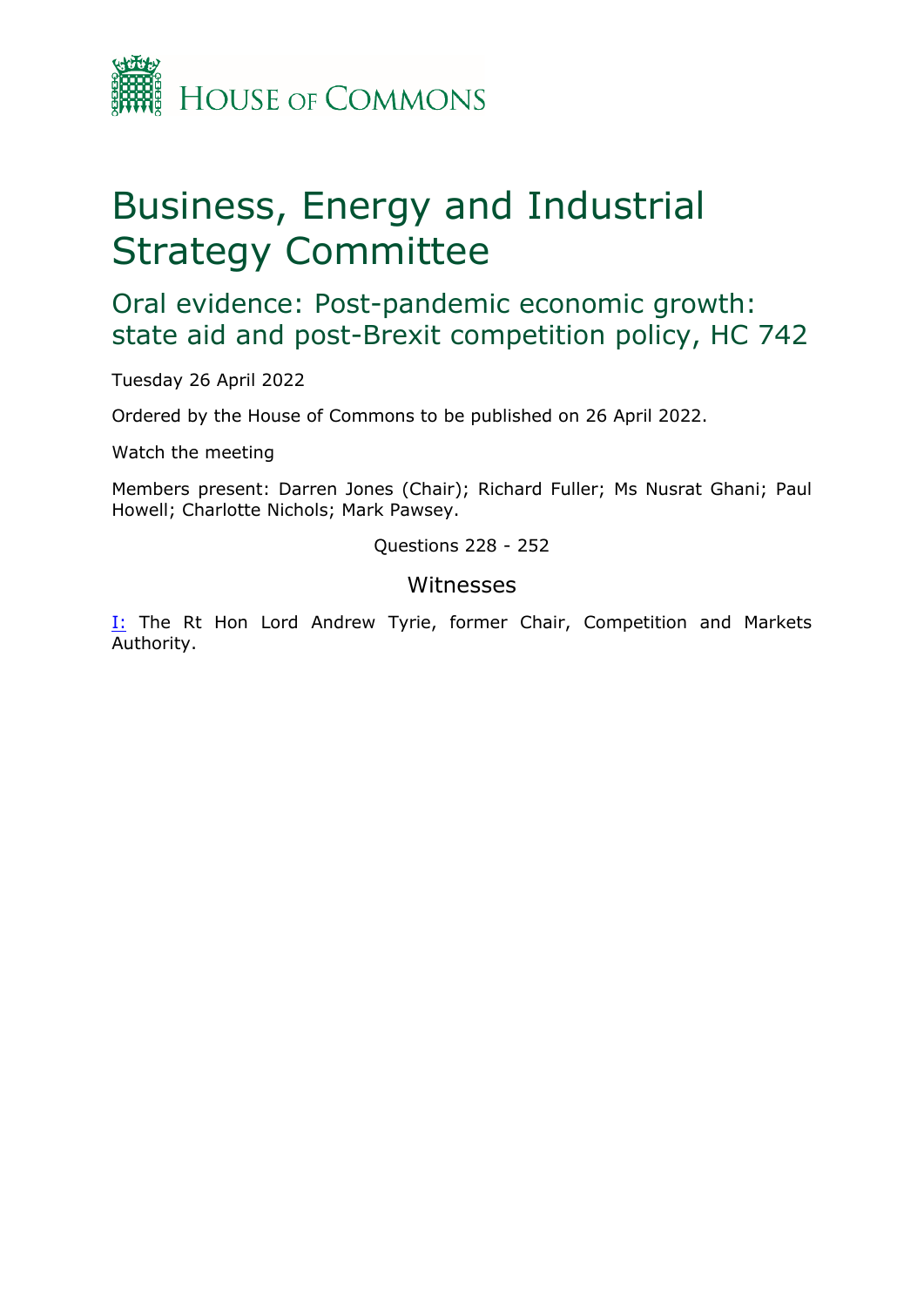

## <span id="page-1-0"></span>Examination of witness

Witness: Lord Tyrie.

Q228 **Chair:** Welcome to this morning's session of the Business, Energy and Industrial Strategy Select Committee for our final hearing on competition and state aid policy post-Brexit. In the first session today we are delighted to welcome Lord Andrew Tyrie.

Good morning, Lord Tyrie, and welcome to the Committee. You were previously on this side of the table, and then you were chair of the Competition and Markets Authority. We are very much looking forward to your contributions this morning.

Just to kick us off, I am interested in the general oversight that Parliament has of economic regulators. I wonder if you could give us your view of the general performance of the Competition and Markets Authority and whether its accountability to Parliament is sufficient.

**Lord Tyrie:** On the first question, before I go any further, in hearings like this, committees generally want to elicit some criticisms of whatever it is that is being examined, which can then be thrown at Ministers and others. I want to make clear right at the start that the CMA is full of very able and highly motivated people. If anything I say today is construed as criticism—and it quite reasonably could be—it needs to be seen in that light. The Government—I might be critical of the Government—have also been distracted, to put it mildly. The combination of those is the background to what I want to say.

The CMA is not performing as well as it should. It has some fundamental structural weaknesses, which have become much more serious and glaring as the pressure on competition authorities to perform better has grown because of public discontent. As for Parliament's scrutiny, there has not been enough of competition authorities. We would be in a better place, had that taken place.

A comparison with the financial crash is relevant. The regulators of financial activity in the UK fell well short prior to the crash. They have upped their game since they were put under pressure by Parliament, and then Parliament legislated. Some of those regulators were dismembered and major reforms were pushed through. Another major package of structural and other changes is now being pushed through at pace in the FCA. All of those changes are going in the right direction, but every decade even reasonably well-performing regulators, as bodies that are not subject to the profit motive like the private sector, need some robust scrutiny.

Does that answer the question?

**Chair:** It does. We will see in the Queen's Speech whether there is any legislation forthcoming in the next session that will be relevant to the CMA.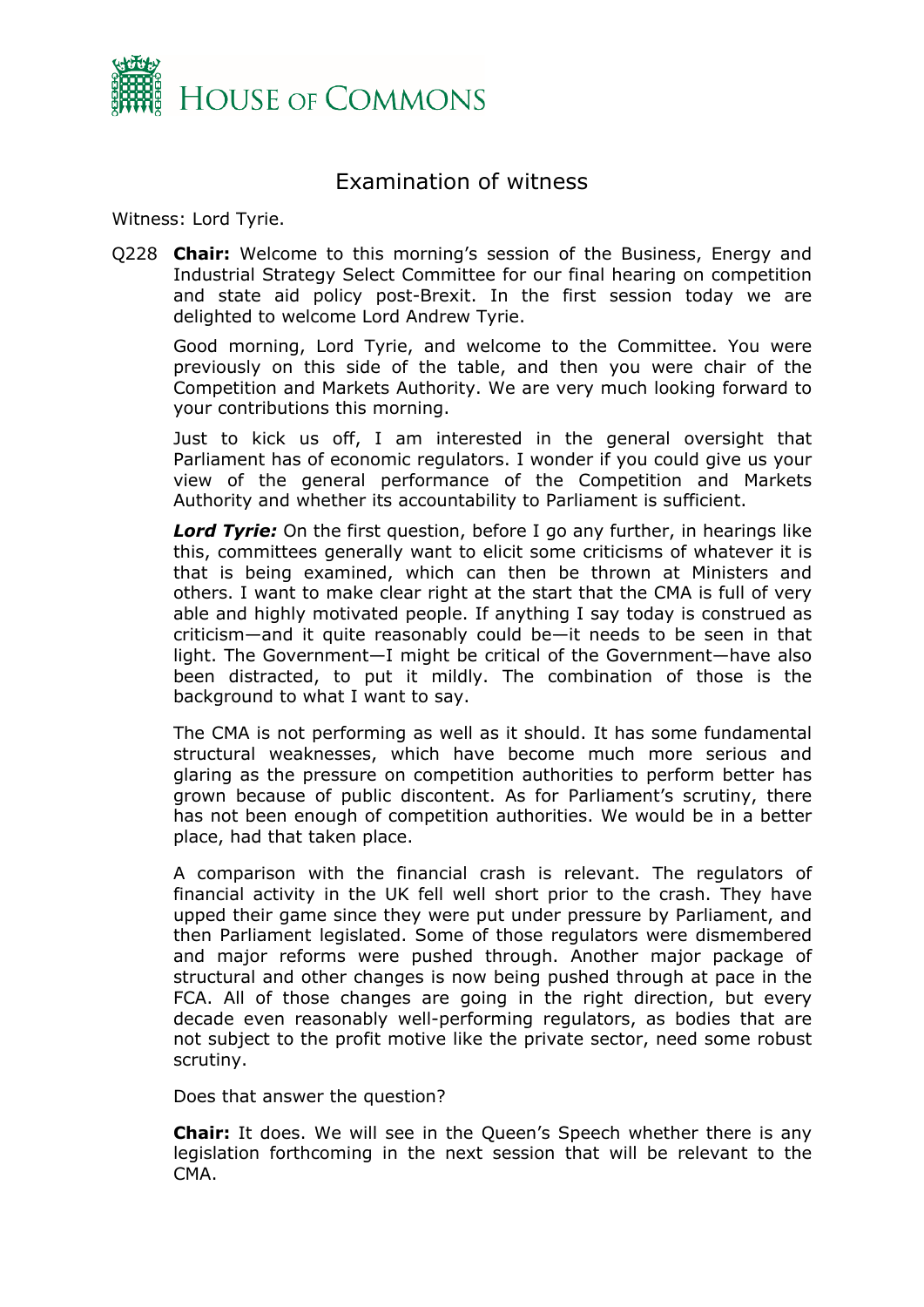

Q229 **Ms Ghani:** Good morning, Lord Tyrie. You said that you do not want to be drawing the wrong attention to the CMA, but you also talked of its weaknesses, and how serious and glaring they are, so we know where we are starting from. To what extent does the CMA have the ability to effectively manage the expansion of its post-Brexit role? I just want you to reflect on a statement you made in 2019. You argued for the CMA to act more quickly and decisively on competition issues, and for its powers to protect consumers to be upgraded to the same level as its competition powers.

*Lord Tyrie:* That breaks into several parts. First of all, yes, we have given the CMA quite a lot more responsibility or are in the process of doing so. That "we" is Parliament, if I may speak as Parliament for a moment. The CMA has responsibility for the big-ticket mergers, the Office for the Internal Market, the Subsidy Advice Unit, as it is going to be called, and of course the Digital Markets Unit. These are major new responsibilities for the CMA.

It is being expanded, but at the same time it has become fairly clear that it is not acting fully on its existing legislative base. It has five main areas of responsibility, and it is only really fully performing on two of them. It could do better on its consumer protection, advocacy and markets work. It could also make a contribution to allaying the public's discontent with the performance of the economy for them. A lot of the public think that the economy does not work for them and that it is there for someone else. They feel ripped off, and digital technology has increased that sense. All of these are big problems for the whole of the political community, not only in the UK but internationally.

I was just reading what I wrote some time ago. If you do not mind, just for a moment, here is what the *Economist* said about—

**Ms Ghani:** What is "here"? What do you have in your hand?

**Lord Tyrie:** I have my own publication. It is always important to read one's own publications when one can. In here, I quote the *Economist*. I hope you do not mind. "When you come into contact with the competition establishment in the rich world—regulators, academics, lawyers—the cruellest comparison is with financial watchdogs before the 2008-09 crash. They are the proud custodians of an internally logical set of rules, developed over years, that do not seem to be producing good results and cannot easily be communicated to anyone outside the priesthood", because they are too complicated. "Most competition authorities are unwilling to be held accountable for the level of competition in the economy; indeed they go further and insist that it is impossible to measure".

The first question I asked when I arrived at the CMA was, "Is competition getting better or worse in the economy?" and I was not able to get an answer. Their payoff line is powerful, too. "Given the profound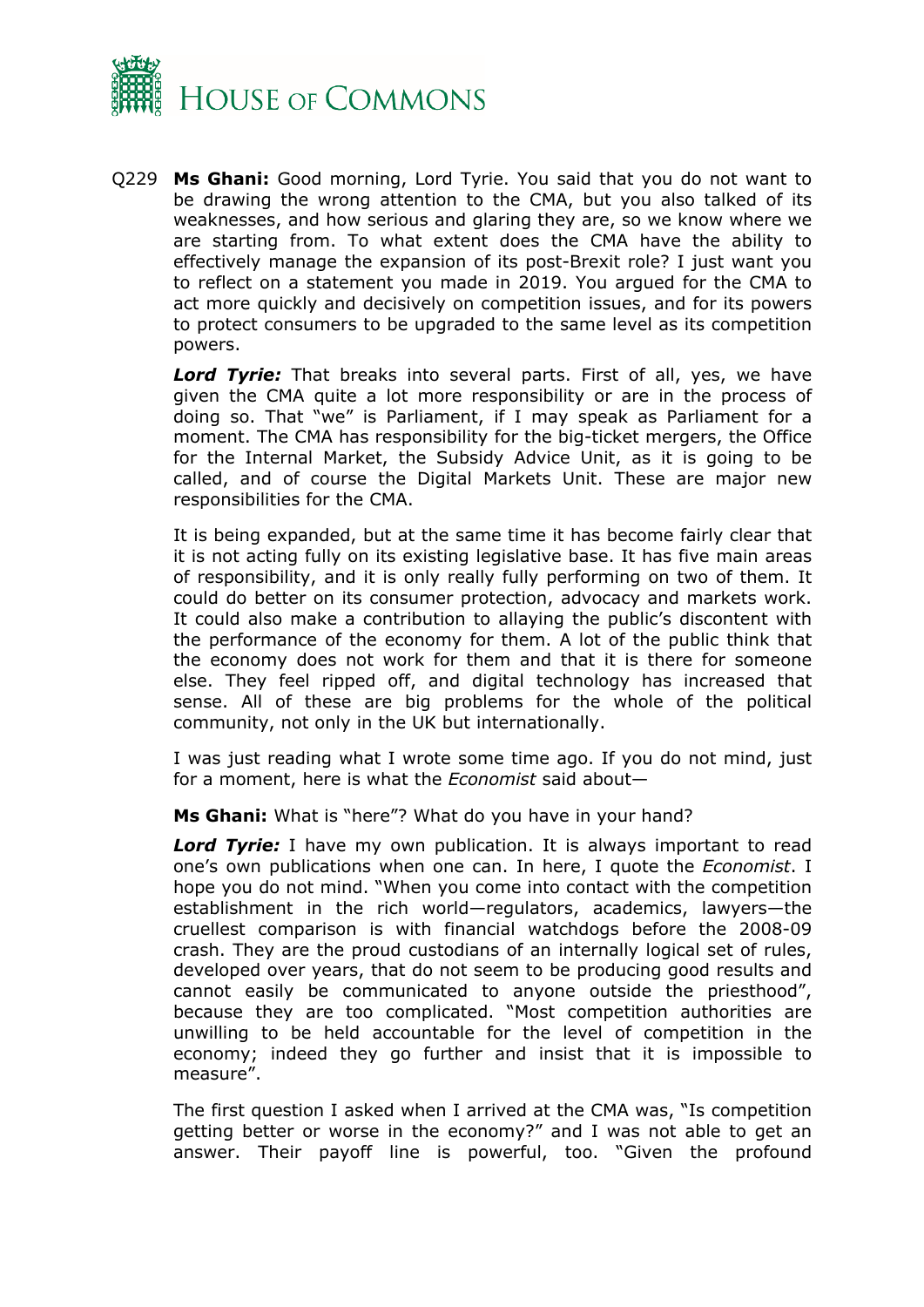

consequences of a rise in corporate power, that is an unsustainable position and will have to change".

Q230 **Ms Ghani:** Lord Tyrie, you are talking as though you are an observer on the outside looking in, but how long were you chair for?

*Lord Tyrie:* It was a couple of years.

Q231 **Ms Ghani:** In the same publication you also said that the CMA's facelessness and absence of visible leadership pose problems for its legitimacy. What did you do in post for two years?

**Lord Tyrie:** I did my very best to do something about all of those problems. As I just mentioned a moment ago, one of the first questions I asked was, "What is the state of competition in the UK?" and I was given exactly the reply that the *Economist* implies there. "This is all too difficult to measure, and in any case the information would not be of much use".

That sort of information should be directly guiding case selection. That type of microeconomic data, which is the counterpoint to the macroeconomic data that is very well and thoroughly collected, and made use of by other institutions, should be gathered together by the CMA and published. I tried to get that under way. I also, successfully, I think, persuaded the top brass of the CMA to address some of the weaknesses in the legislative framework. I am pleased to say—it is very kind of him that the Secretary of State wrote to me last week to tell me that the proposals he has published owe a lot to the suggestions that I made in 2018.

Q232 **Ms Ghani:** Those will be your success markers as chair. We know there is now a new chair on their way in, which the Committee will be involved in. How would you measure the success of the new chair, considering that you also talked about the limitations that you had as chair?

*Lord Tyrie:* There needs to be change of mindset in the institution as a whole. Would you like me to go into that in more detail?

**Ms Ghani:** Yes, very briefly. I only have a few minutes with you before the next question starts.

*Lord Tyrie:* I understand. I do not see any point in giving the body more legislative power if there is not a change of mindset. As I said earlier, it is only acting on part of its statutory remit to a level that Parliament should be happy with. This needs to come from the top.

If I can just half-repeat a point I have already made, the CMA is full of very able people, some of the best in the Civil Service. What we need to do is release their energy. Some of them are just below the very top; some of them are much lower in the organisation. Many of the ideas that I put forward here, which have now found their way into the proposals of the Government, originate with the people I was working with in the CMA.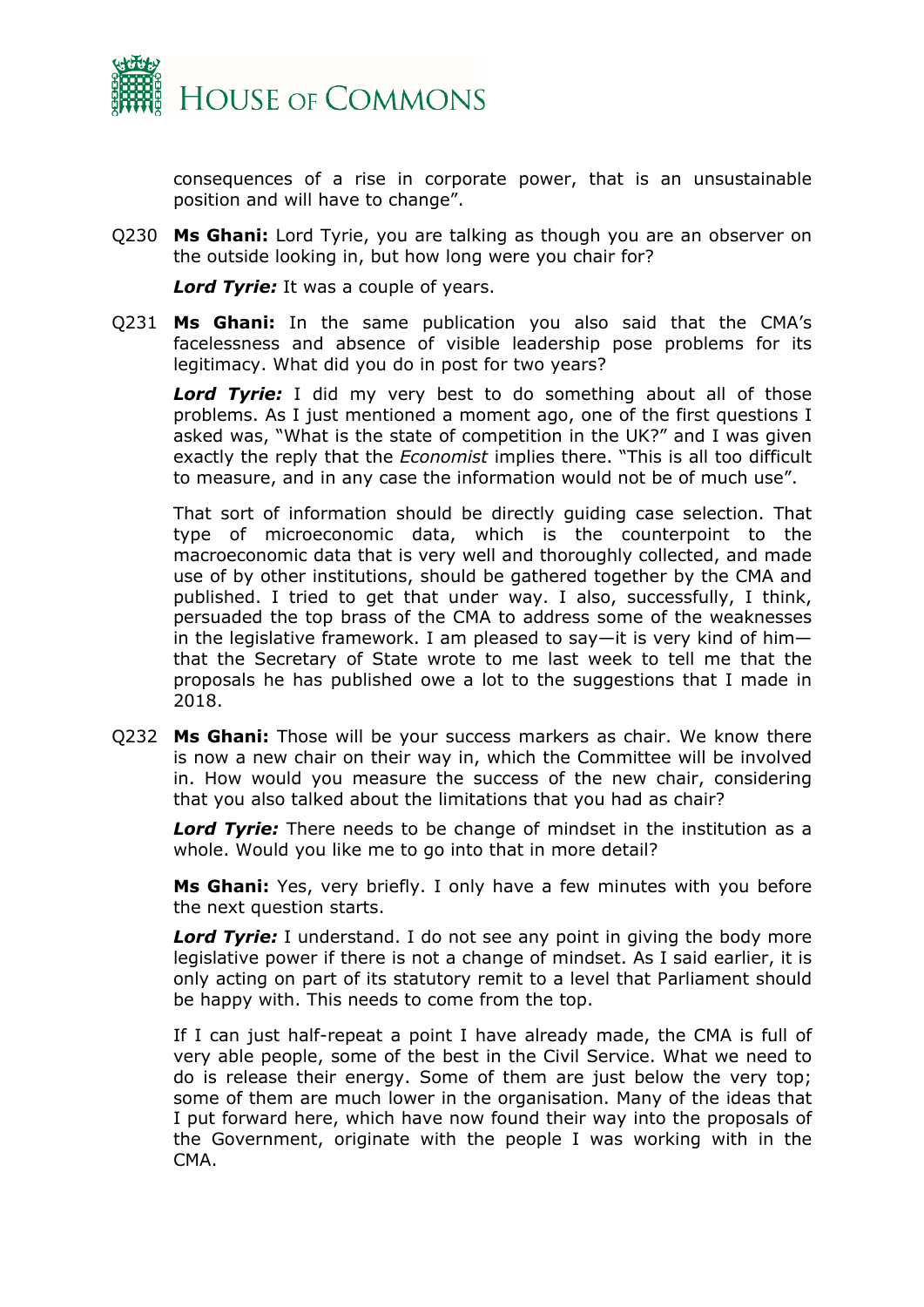

In some ways, one of the most interesting things I did was to operate with my door open the whole time. After a while staff came wandering in, and I went to the canteen and fell to discussing these sorts of issues with them.

Q233 **Ms Ghani:** You mentioned earlier on that you think the CMA is only delivering on two of its five responsibilities, but now its role is being expanded. Am I correct in assuming that you probably lack confidence in how it can do these new roles if it is unable to fulfil its present roles? If that is the case, as well as needing people below that most senior level to come forward and be enabled to come up with ideas that can be positive recommendations, what else is stopping the CMA from achieving its goals?

**Lord Tyrie:** The institution would reply "legislation". What I have tried to suggest is that it can do a great deal more without legislation, just by looking at its existing statutory base and being bolder in its implementation of it.

Just to take one or two areas, it was very difficult to persuade the CMA to do any work on price gouging during the Covid crisis. I did succeed. A Covid taskforce was created, which did some very good work. It should have been expanded and built upon to be a bedrock of part of the CMA's activity, but it was disbanded shortly after I left. That was a mistake.

To give another example, it took a super-complaint, as they are called, from Citizens Advice to trigger an investigation into loyalty penalties. I am sure you all understand what loyalty penalties are. That work had to be done in 90 days by statute. It was done in 90 days. It was a super piece of work—a first-class piece of work—but it has not been followed up.

The CMA does not, at the moment, have a mindset that has adjusted to the scale of the challenge required to tackle the growing consumer detriment in the country and the fact that competition seems to be in decline. Concentration ratios are rising; profitability is rising. A smaller number of big firms are collecting larger profits, and people are right to feel fed up.

Of course, the most difficult area to monitor is what is going on in digital markets, which are providing huge new opportunities for people but at the same time bringing scope for detriment and rip-off on quite a big scale, including many people like us in this room, who would normally feel quite confident consumers. When we go to renew a subscription, we may suddenly realise that we have been ripped off for some years.

Q234 **Mark Pawsey:** Lord Tyrie, I was on the BEIS Select Committee when you came before us for your pre-appointment hearing probably four or five years ago. At that time, you were massively enthusiastic about the role. We thought you were the ideal person to take it on. What went wrong?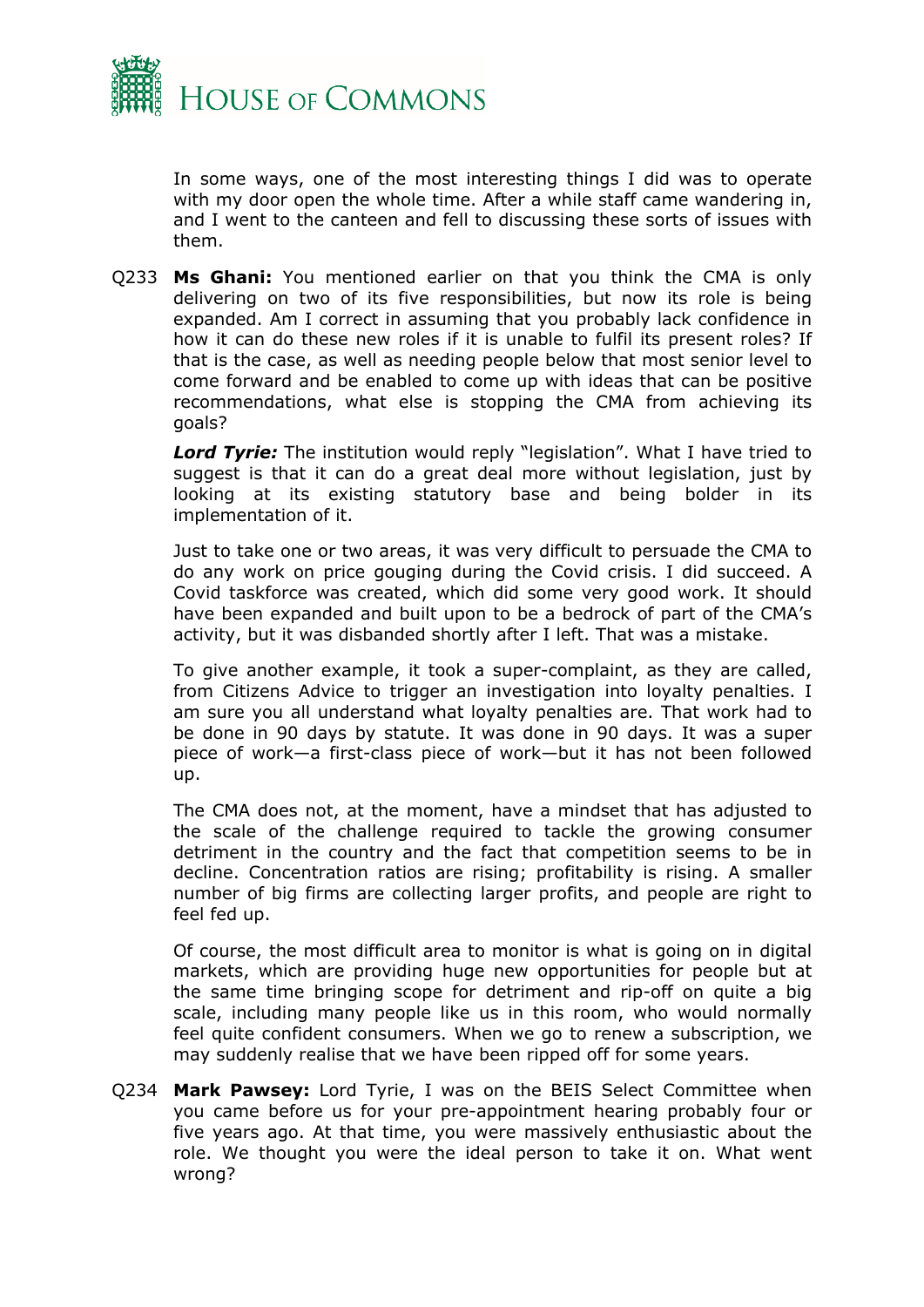

*Lord Tyrie:* Of course, I still do think I was the right person for the job, or certainly capable of it. In a nutshell, I could not persuade the top brass of the organisation to take on what amounts to a strategic change of direction. That change is taking place in a number of other major jurisdictions right now.

Margrethe Vestager, who is probably the most powerful competition regulator in the world, has been making speeches about this and trying to give policy a much more direct focus on consumer detriment. Lina Khan at the Federal Trade Commission is no lover of platforms and is really getting her teeth into a much more vigorous and activist view of what competition policy should be delivering. I have had several discussions about this with Andreas Mundt at the Bundeskartellamt. He also sees the need for a change of direction.

I struggled at the CMA, frankly. Just to take the point about competition levels that I raised earlier, I first of all raised that informally and did not get very far. Then I raised it informally with members of the board, but I got a very mixed response. I then took it to the board, where it was initially rejected. It was only undertaken after I had a meeting about other issues with the then Chancellor of the Exchequer, in which I mentioned it only in passing. He responded by writing a letter saying that he wanted that work to be undertaken.

It was undertaken. What was published in the end was pretty thin, frankly. The original intention was that the first piece of work should be a baseline for further work, so it should become entrenched in both the way the CMA operates and the way Government more widely can find out what is going on in the competition environment, but the small group that had done this work was disbanded and no commitments to further work were made. That is now back on the agenda.

It has been put back as a result of further Government pressure, I suspect, from Kwasi Kwarteng. I strongly welcome that. A unit is going to be created in Darlington. I have nothing against Darlington, but they need to keep in close touch with the economist community down here if they are to do a good job. I gather that they are much better staffed. We are making some progress, although it is several years since I left.

I have strayed a little bit, but I hope I have illustrated the central problem. The people who have run this area of policy for many years this was part of the post-Cold War settlement, really—have a very clear view about the way they think it should be done, which is primarily mergers and antitrust. Indeed, all the key people have worked on that in the private sector for many years. It is hardly surprising that that is the area that gets the most attention in the CMA, at the expense of these other very important areas of policy.

Q235 **Mark Pawsey:** You have given us some international comparisons, where others have perhaps woken up and smelled the coffee. We have not done that, but we are starting to do that now. Is that because the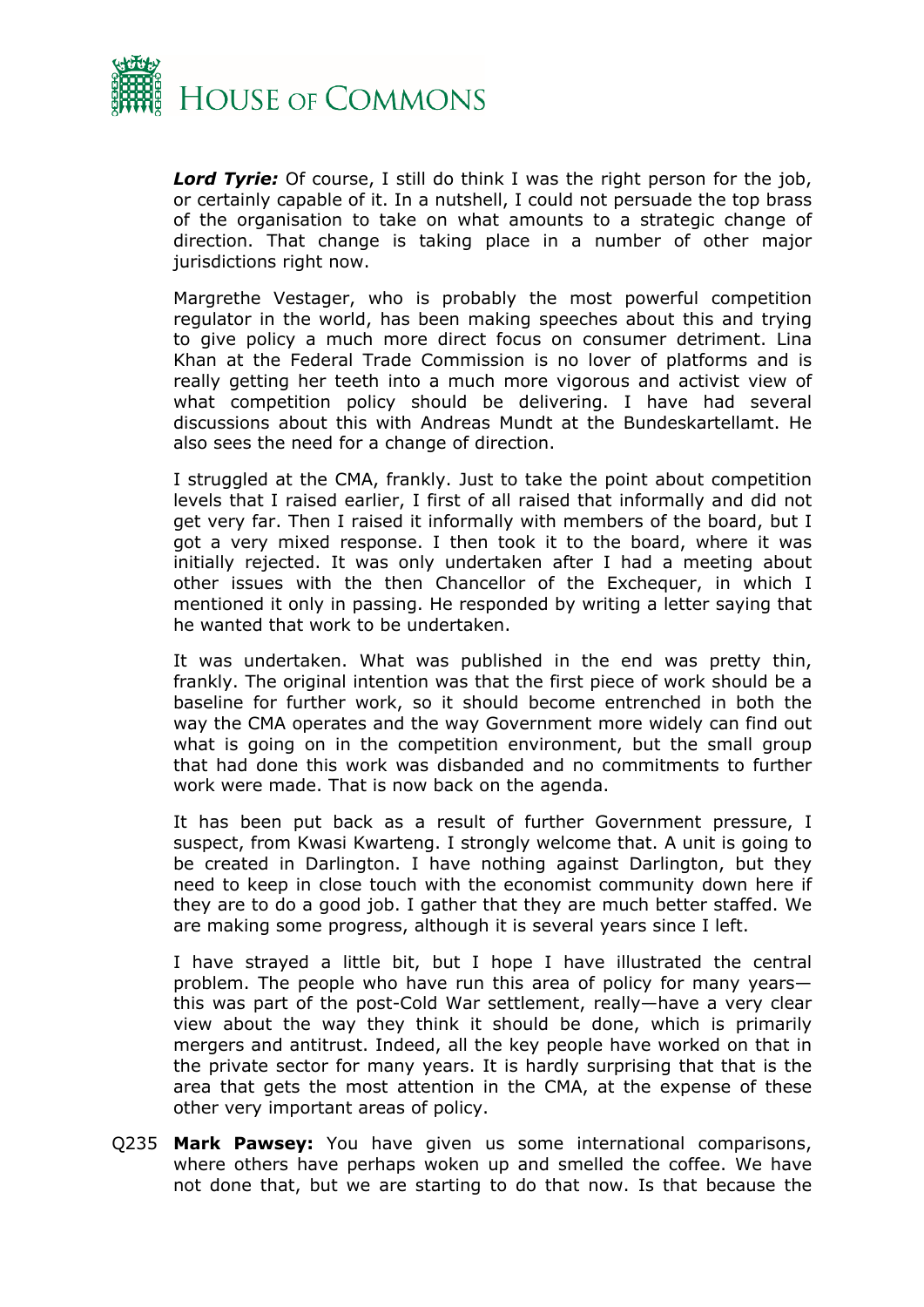

nature of corporate life is different? There are more powerful institutions, and the challenge of regulating has become more difficult over time.

*Lord Tyrie:* It has become more difficult. Some of the regulators may say that Parliament has made it more difficult by challenging them. I would argue the opposite. I was asked what is needed to sort out the CMA—I am paraphrasing the question—and I said, "There needs to be a change of mindset". There needs to be much more challenge of the key regulators than is currently being provided.

I do not mean to be critical of this Committee, but your predecessors, for example, never saw my predecessor as chair, as far as I am aware, in the whole period of him holding that office. I asked to go before the BEIS Select Committee, because I felt it was my job. I was very pleased that I was called for a pre-appointment hearing.

That sort of scrutiny puts regulators on their mettle. They are very easily captured by vested interests or by their sponsor Departments. To some degree, the latter of those two things has taken place with the CMA. It has a very close relationship with some of the officials at BEIS, which has not always been helpful or productive. It needs challenge elsewhere too, not just by Parliament. There needs to be much wider challenge by the Government and by other scrutiny bodies.

I have proposed separately that Parliament itself creates an internal body that has some of the characteristics of the NAO, to give them the expertise and the clout in order to take on the regulators, which are very well insulated from direct scrutiny by the highly technical nature of their work. It is very difficult to spot when regulators are dissembling or providing incomplete or misleading evidence.

When I was Chair of the Treasury Committee, I did exactly that. I managed to get a group of specialists together, but we were in a banking crisis, and it was easier for me perhaps to assemble that expertise informally. Parliament now needs to do something much more formal, if it is to fulfil its role of challenging the sector regulators and the CMA.

Q236 **Mark Pawsey:** Since you have left, Lord Tyrie, you have written a number of articles suggesting areas for change. I want to refer to your article about rebooting the CMA, which was published by the Centre for Policy Studies. I want to ask you about three things, really. One is the governance, which you described as opaque in that article. How can governance and transparency be improved? You also referred to low public awareness of the CMA.

Earlier, you mentioned the public's discontent with the way they are being dealt with by major corporations. How should the CMA raise its profile? Many consumers perhaps do not even know it exists. You even drew attention to the fact that two-fifths of businesses were not aware that there was such a body as the CMA.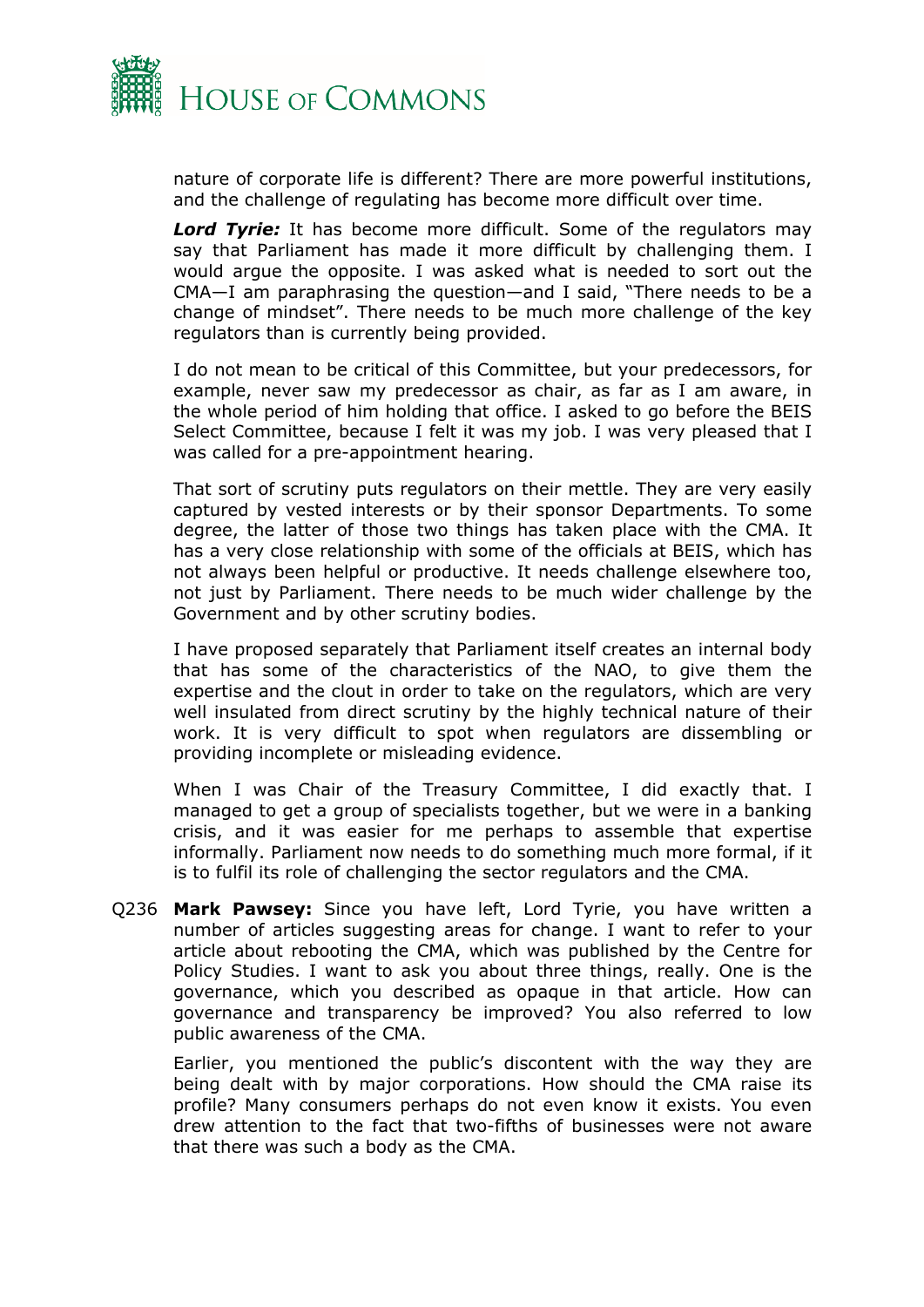

*Lord Tyrie:* One in 10 do not even know it is illegal to collude with other businesses.

Q237 **Mark Pawsey:** What work should be done to raise the profile of the CMA, so people know that there is a body there with teeth and that, if there is wrongdoing, it will get investigated?

*Lord Tyrie:* It is a very good question. The first thing that is needed is visible public leadership that can exercise soft power. Just warning people that the CMA might take action on price gouging in hand sanitiser during the lockdown was enough to secure a substantial improvement in conduct. The CMA has immense potential for the deployment of soft power, but it is simply not using it.

The CMA wants to make absolutely sure that if everything went the whole way and it ended up in court, it could win the case. It is understandable: it is a very legalistic institution. It is understandable, but it is not enough. That is my view. It is nervous because the OFT, its predecessor body, lost cases.

Q238 **Mark Pawsey:** Do businesses take the role of the CMA sufficiently seriously?

*Lord Tyrie:* I am absolutely sure that many big businesses see even fines that might be levied as just a business cost. The fines are too small. They are much too small—smaller than the fines that most equivalent regulators in other jurisdictions can impose. We need substantial increases in fines.

On the governance side, the board is really largely form before substance. It has delegated too many of the responsibilities that it should assume itself. It should explain to the public what those responsibilities are and explain to you how it has deployed them. Case selection on enforcement—I cannot remember whether it is in the article—would be an example. If you look at the original statute—the 2015 statute, the amendment, and an earlier statute in 2002; it may be earlier—it is pretty clear that the board is expected to perform this role, but it has been delegated to another body.

I will not ask questions because it is not my role, but put your hands up if you have heard of the pipeline steering group. Chair, that is only because—

**Chair:** You told me.

*Lord Tyrie:* I asked several top competition lawyers that very question when I was in post, and none of them had heard of it at all. They are the pointy-headed mandarins of this—the elite that is given short shrift by the *Economist*.

The pipeline steering group is an immensely powerful group at the heart of the CMA. It decides which cases will be picked up and which will be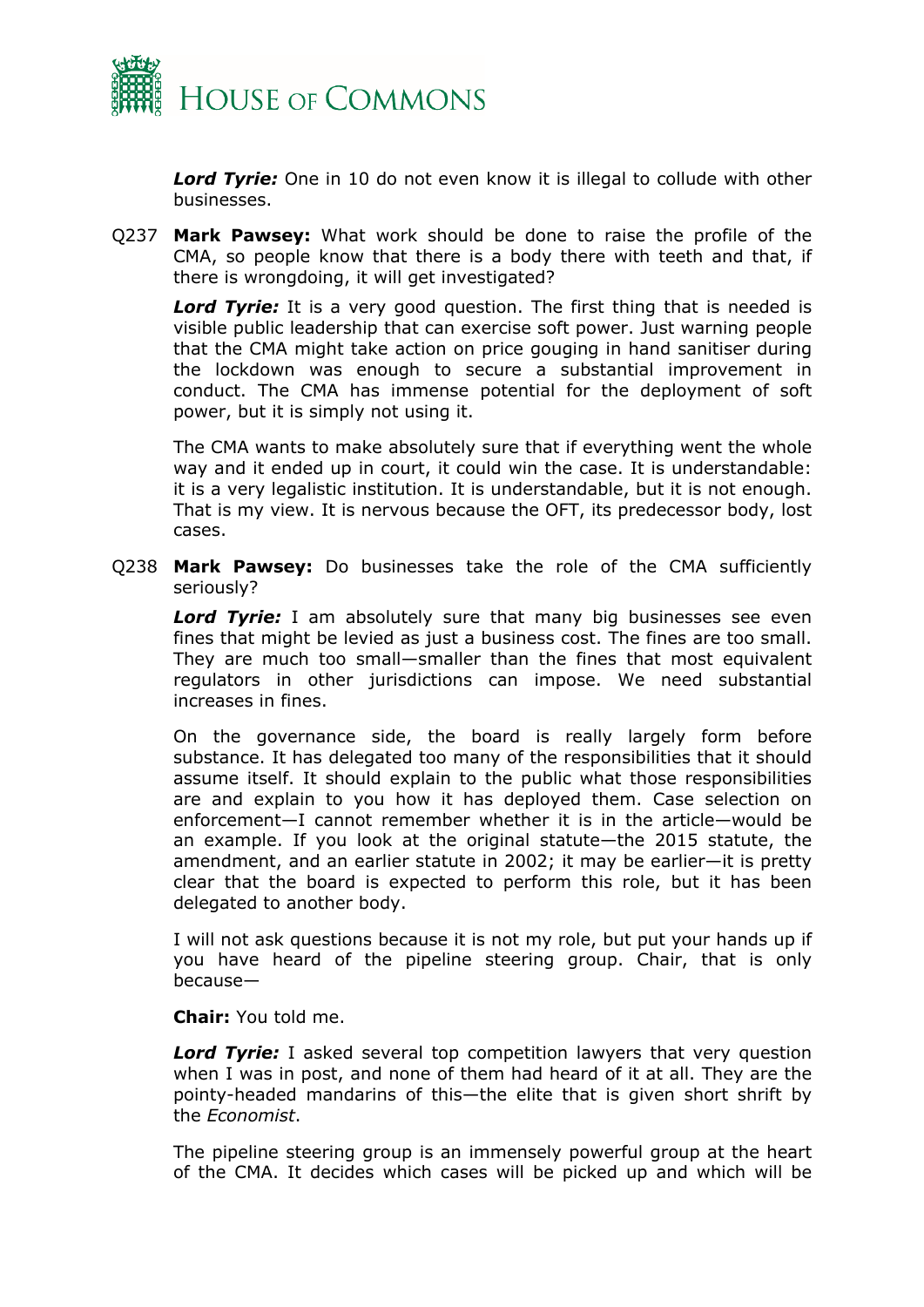

discarded. That choice is crucial to the scale of the impact that the institution can have, its public visibility and the communication to the wider public that it is working for them.

Q239 **Mark Pawsey:** Is the basis of their decision public? Do people know the criteria that they use? Does it appear that there has been a random selection?

**Lord Tyrie:** You are raising a very interesting point. At the time I started demanding visibility for this, which was internally, there was nothing, as far as I was aware, in the public domain about the steering group. The very first mention that I could find on Google was a mention that I had put into some published minutes. Of course, there are criteria for case selection more generally, but they are sufficiently general to enable very wide discretion to be exercised by the steering group.

That is probably right. What the steering group should do is advise a small group—I would prefer that, actually—or sub-committee of the board, operating of course under overall board scrutiny, to select which should be chosen. The chair of that sub-committee, which should probably be the chair of the CMA, should go to the public and explain why these decisions have been taken. In areas that concern the public in a big way or controversially, they should hold a press conference and explain why those decisions have been taken.

Q240 **Mark Pawsey:** This would ensure that businesses can understand the decision-making process.

*Lord Tyrie:* Yes, and they can hear that this body just might be round to see you, might cause you some difficulties and might start investigating you, if your conduct falls short of what is required by law.

**Mark Pawsey:** That is very helpful. Thank you.

Q241 **Charlotte Nichols:** I am interested to know about the extent to which consumer law and enforcement economically benefit consumers, but I want to start off with a question that goes back to the remit thing we have been speaking about a bit today.

In order to illustrate the question, in a former pre-MP life I was a union officer. I was involved in the negotiations around the Asda-Sainsburys merger, which ended up being blocked by the CMA. One of the interesting things at the time was that there were a lot of concerns among the workforce. The workforce in Asda had these quite good terms and conditions, distribution was all in-house and so on, whereas Sainsburys had an outsourced model. There was nowhere to feed in that concern around what a merger might mean in terms of driving down the terms and conditions of employment for the workforce.

The TUPE regulations only protect you for two years. In some ways, to some people's analysis, that seemed to be viewed as a good thing, because in theory outsourcing all of your distribution potentially makes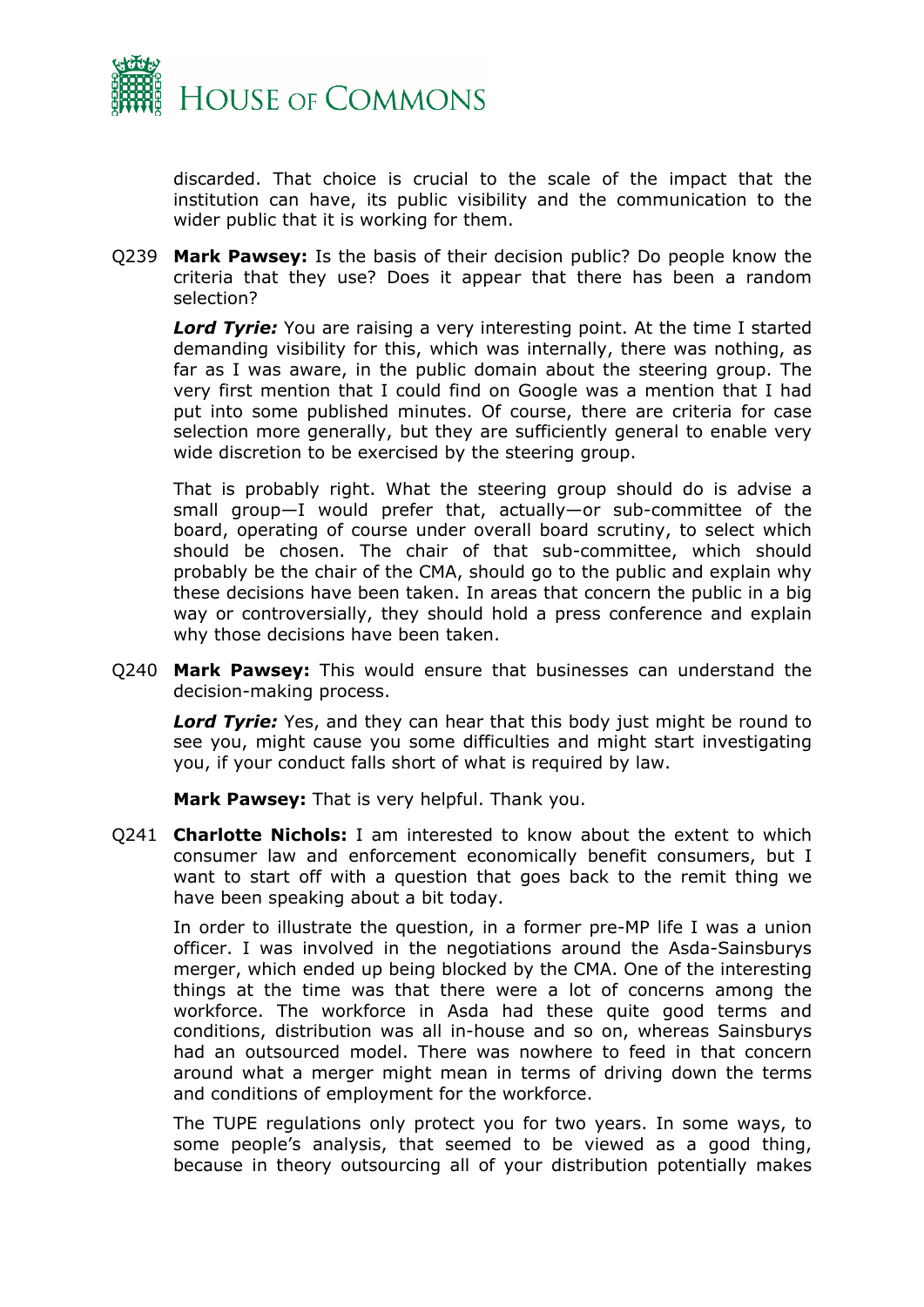

things cheaper in the end for the consumer. Therefore, there was almost a distorting effect in the way the CMA was looking at it from the point of view of competition, of the labour market and, ultimately, of pounds and pence in the Treasury's pocket in taxation.

Is there a fundamental conflict between what benefits consumers and what benefits the economy and society more broadly? Can that square be circled effectively?

*Lord Tyrie:* Consumers are society. We are all consumers. You will be down at the local shop probably not today but this weekend to pick up your groceries. The trade-off that you are implying is a trade-off between what is best for the employees and what is best for the consumer. There can be a tension there. It is very important that all points of view should be heard. It is new to me, from what you say, that there was not an opportunity to make those points.

It is worth just bearing in mind, while we discussed the Sainsburys-Asda merger, that this work was done completely independently, in my view probably rightly, of the top of the organisation. An independent panel chair is appointed to undertake such inquiries.

If I may use your question as a prompt for making one or two other points, the CMA's decision-making structures have been inherited from a hodgepodge of legislation that dates back decades. Successive Governments have meddled, with the best of intentions, but this has led to ever-greater complexity. This has created a level of opacity that passes all human understanding, like God's will.

We are talking about a field that has plenty of scope for reform—I have not made proposals and decided that it is something that could be addressed at a later date—of the panel system itself. Many people who look closely at it come to the conclusion that it could be much better done. Certainly, the panel system does not help when it comes to explaining to the public why decisions are taken.

We must have, in the competition field and in consumer protection, two key spokespeople. We have to have a spokesman or spokeswoman explaining why the decisions are being taken about case selection and explaining what is initiated. We need somebody else at the end—as small a number of people as possible, preferably just one person—who is always there saying, "We took this decision, and here is why". He or she can come before this Committee, and you can have a go at him or her.

That, it seems to me, is the way 21st-century policy should be made: decisions with explanations, not press releases to a specialist group but something that is absorbable and capable of being understood by a wider public, particularly on decisions such as Sainsburys-Asda, which so directly affect people's welfare. I have rambled a bit in my answer to your question.

Q242 **Charlotte Nichols:** No, it is very helpful. Thank you. We have seen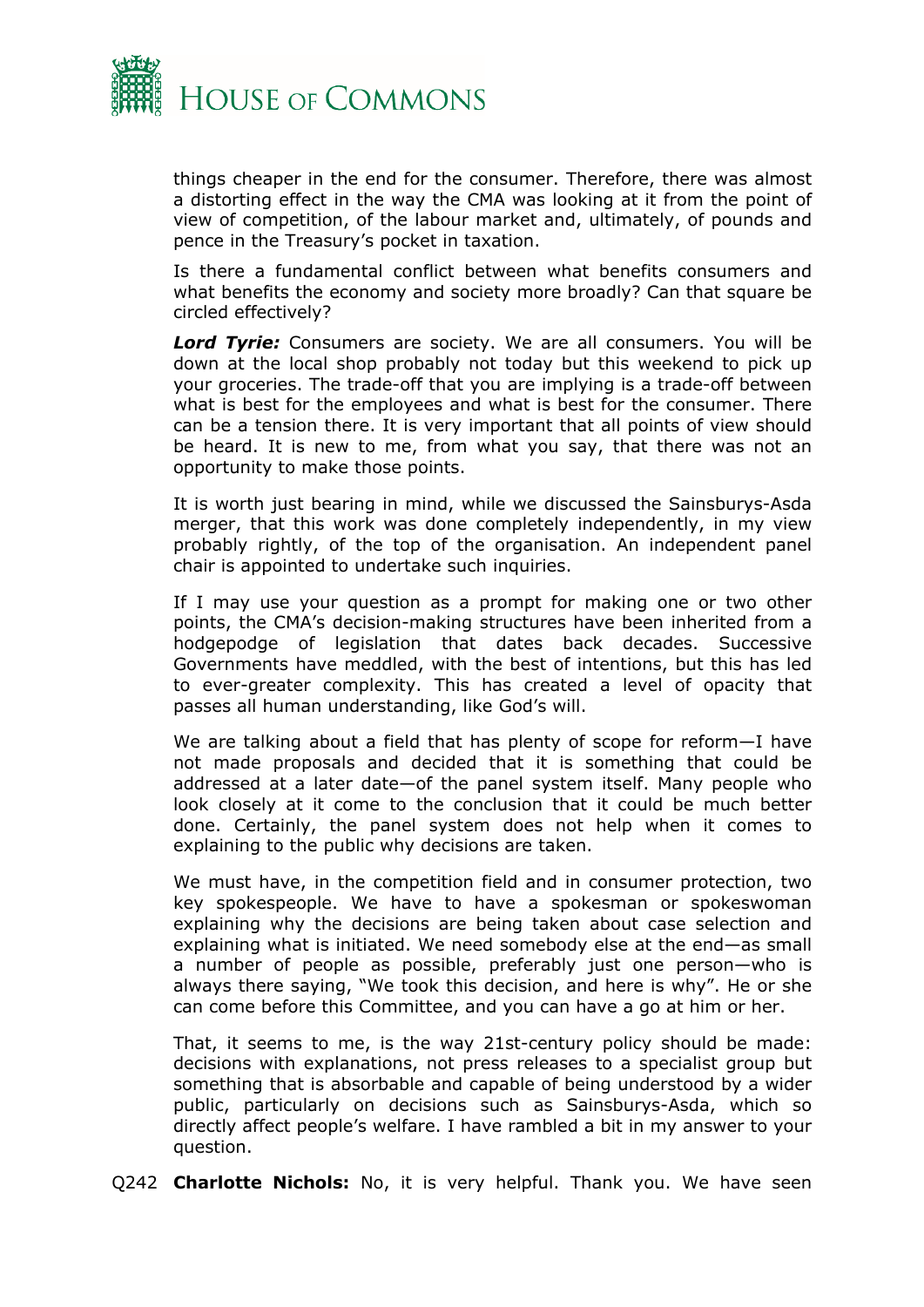

across a whole range of sectors companies suddenly taking up a big space within the market, because they have been driving down terms and conditions with this gigification of the economy. Is there something the CMA can do to level that playing field?

Last week, the Government announced that it would introduce reforms that would give the CMA enhanced consumer enforcement powers to tackle rip-offs and bad business practices. Are these the right reforms?

*Lord Tyrie:* I published a long list of legislative proposals and sent them to the Secretary of State, which was an innovation in itself. It is very unusual for most of these regulators to say publicly what they want, and then effectively to lobby Government and try to push policy in that direction.

May I widen the question slightly? Although ultimately everything boils down to whether it benefits consumers—the Minister has just come in, so it is a very apposite moment to make these points—are the legislative proposals good enough? Are they up to snuff? The proposals on consumer law enforcement are a major step forward. The work on that predated my time in the CMA. There was already work going on to try to establish what was best. Certainly, the existing consumer protection powers are not strong enough to enable a good job to be done.

If I were to tell you that this is moving from the adversarial to the administrative model of consumer protection, it would only add to the opacity of language and culture that I am afraid bedevils this whole area of public policy, which I first encountered when I was looking at the proposals to try to bring some genuine competition to retail banking when I was Chair of the Treasury Committee. I failed largely to achieve that, but I did encounter this opacity.

Let me speed up. The consumer law enforcement powers are an excellent step forward. The information gathering powers are also a step forward. The CMA will now be able to fine firms if requests for information are ignored or where there are breaches of commitments and undertakings that are taken before legal action. A firm will say, "I will come quietly. This is what I will do", but what sometimes happens—in fact quite often, under the current law—is that firms give the CMA the run-around. They say yes, but they mean no, at least not for a long time. They carry on reaping the benefits of whatever action and detriment they are imposing on the consumer. Those behaviours will now also incur fines or the possibility of fines from the CMA. That is a step in the right direction.

Two other big things have been included in these proposals, which I welcome. I had a lot to do with the fact that they were in there in the beginning. One is interim measures on cartels. Where a cartel is identified as a possibility, this will now enable the CMA to take interim measures to stop the detriment continuing while they complete the investigation. There are already legislative provisions for this. The problem was that, in order to avoid challenge by a firm to those interim measures, the whole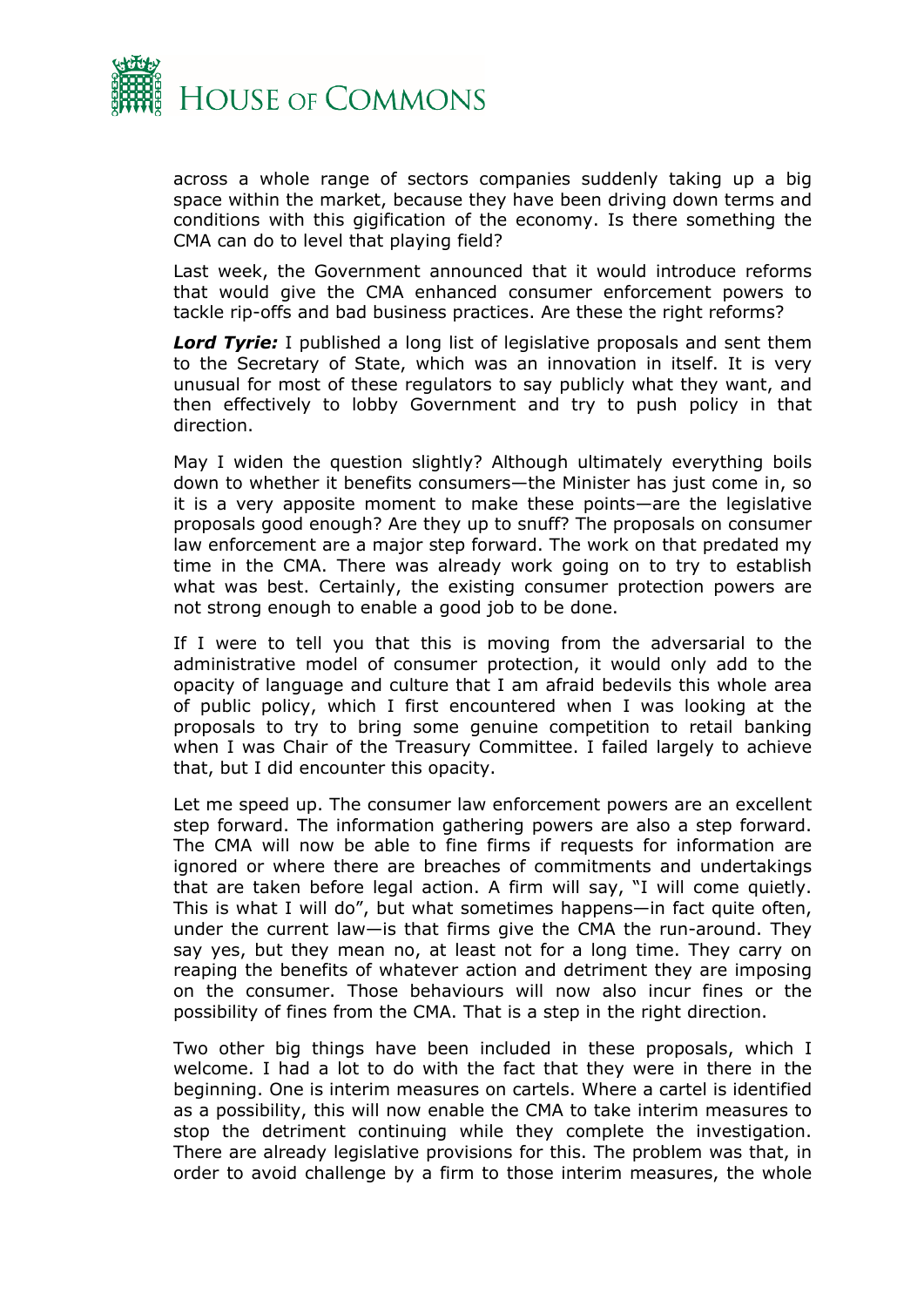

case had to be heard. They will now move to a judicial review standard for antitrust and cartels. The CMA has to make a big mistake, really, before its interim measures can be overturned. When I spoke to my French counterpart and several others, I discovered that interim measures are pretty standard and are a key tool for remedy.

The other big step forward is the duty of expedition. This is a general duty right across the board for all functions of the CMA. There will now be a duty on them to get on with it. Some of the cases seem interminably slow. There are sometimes good reasons for this—I have pointed out the CMA's fear of legal challenge—but just get on with it.

There are four things missing, all of them very important. Therefore, it may be that this package is insufficient to achieve the step change in competition and consumer protection that we need in this country. What are those four things? First, the consumer duty has been dropped. If you look at what I sent to the Secretary of State in 2018—it might have been in 2019—you will see set out there in some detail what the benefits of a consumer duty would be, if it was combined with interim measures and a duty of expedition. This is saying, "You, the CMA, have a duty to act to benefit the consumer directly all the time. It has to inform every piece of work you do".

Some might argue—it has been argued in the CMA—that this is declaratory and that it informs every aspect of their work already. Combined with other measures, the duty of expedition particularly and interim measures, it will alter the way appeals are heard in the courts. Certainly, the CMA thought so at the time I was there. It would be more difficult to hold up a case with interminable challenge if you could say to the court, "We have a duty of expedition, and we have a duty to do something to help the consumer".

The parallel I had there was with family law. If you go before a family court, there are children involved. The paramountcy of the child's welfare trumps everything. It is not enough for the judge to say, "Come back to the court in six months. We would like a bit more evidence, which we do not have in front of us now, in order to take a decision. Come back in six months and we will think about it then". That is not good enough. The judge knows there is this duty on the court.

Q243 **Charlotte Nichols:** You might take a more favourable view of the family courts than I do.

*Lord Tyrie:* That is a completely separate subject for another day, which we can discuss outside this. You and I may well be in the same place.

Can I just say what else is missing? The consumer duty is missing; whistleblowing is missing. How do you find out whether there is a cartel if you cannot get at whistleblowers? The key people you need are right at the top of these firms and are earning a lot of money. The £100,000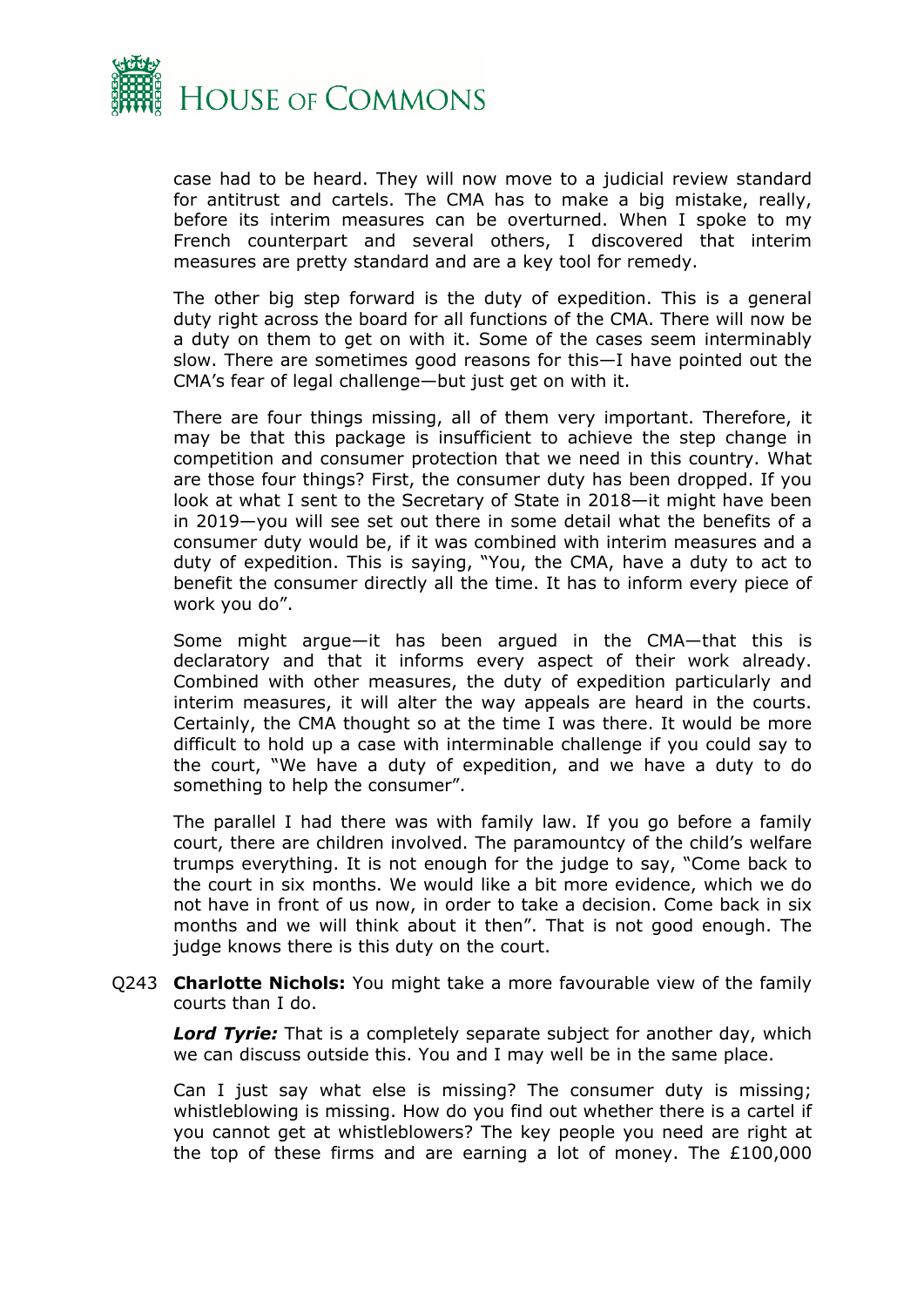

compensation that is available is really nothing. I do not favour it, but the Americans give a percentage of the eventual fine as the incentive.

There is also a serious problem with confidentiality. If you are a whistleblower, you want to be able to provide information without having your whole career destroyed. Finding some kind of safe harbour for whistleblowers against that cannot be beyond the wit of man, although it seems to have eluded lawyers so far.

The third key thing is that the markets regime—this is market investigations and market studies, phase 1 and phase 2—does not really cut it. The problem there is that, while you can act under a phase 1 investigation to address consumer detriment, once you get to phase 2, the test or the standard for whether you can take any action is competition. It is back to the point I was making about the consumer duty. What we really need in the markets regime is for the CMA to have the capacity to protect consumers in phase 2 investigations. That would make a difference. I am sorry this is so technical, but we are in the pointy-head world.

**Chair:** You are on point four, though, are you not?

*Lord Tyrie:* I am on point four now. I will be very quick. Point four is individual responsibility. What would really change the terms of trade in many big financial institutions? As a result of the work of the Parliamentary Commission on Banking Standards, which I chaired, we pushed through individual responsibility at board level. I said that firms just see things as a business cost. Everything just carries on as normal; no one seems directly responsible.

Make someone individually responsible in big public companies for making sure they are on the right side of competition law. When they get up in the morning, they will think, "The chief executive came to me and told me about this idea. I am not so sure that is a good idea. It might breach competition law, and I am in the frame. I might find myself individually responsible for this and get struck off as a director, ending my career".

**Charlotte Nichols:** It focuses minds somewhat, does it not?

*Lord Tyrie:* It focuses minds. I have done my four points.

Q244 **Paul Howell:** You mentioned earlier the potential for exploitation and rip-offs of people. I know you answered part of the question around that, but could you just elaborate a little bit, with specific reference to the digital markets, on what the CMA and the Government should do to tackle where this is going now?

*Lord Tyrie:* Digital detriment is a major problem. In brief, the first point that needs to be made is that these markets have created enormous scope for improvements in choice and welfare, but they have all also brought with them equally great scope for the exploitation of consumers.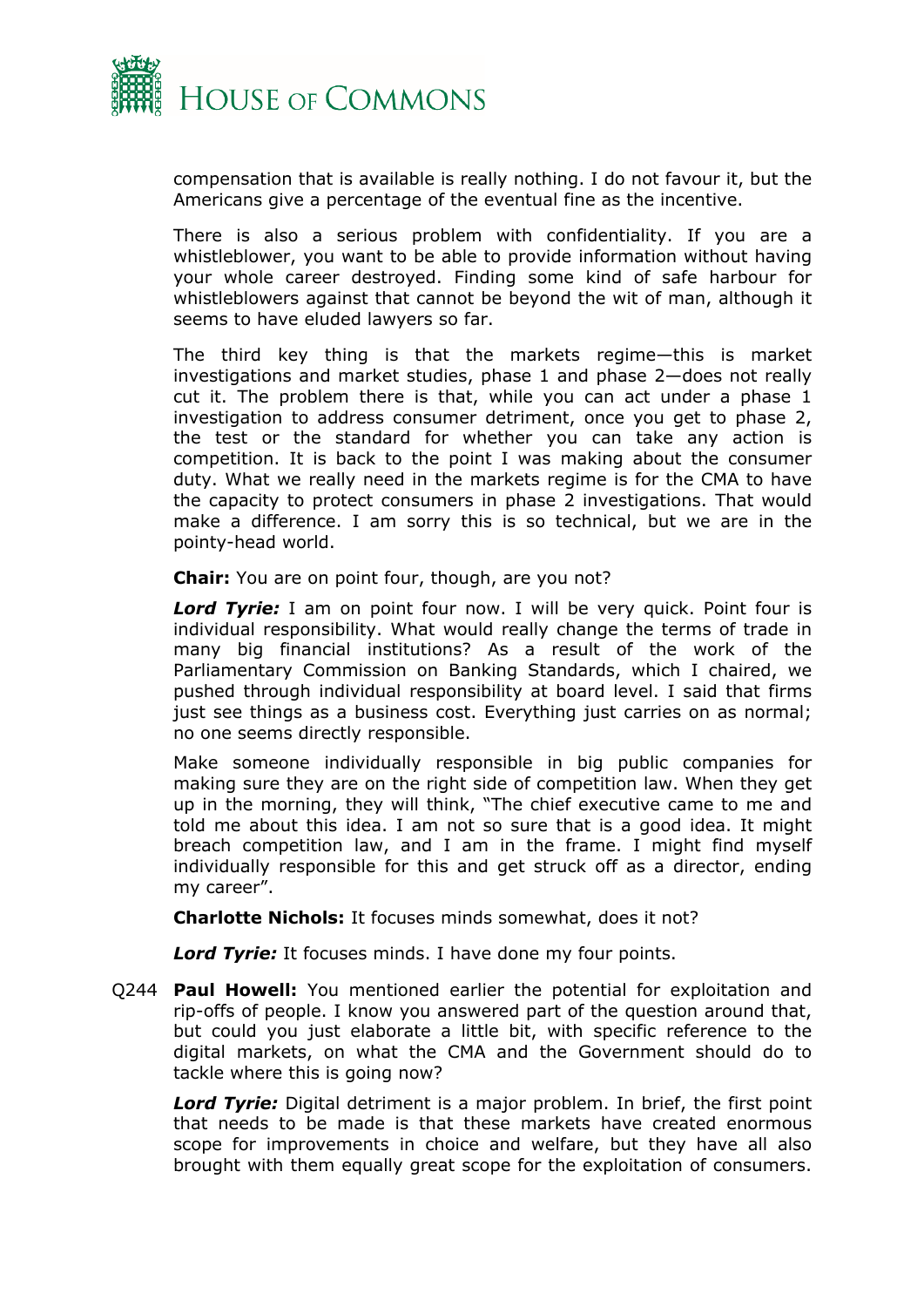

I mentioned the loyalty penalty, but fake reviews also fall into this category. So does the fact that what amounts to an advertising monopoly by the big platforms means that a high proportion of the benefit of any innovation that takes place at grassroots level is sucked out by platforms. That is one of the big reasons why they are so hugely profitable and why their share price is so high in relation to their earnings: people think they are going to earn even more shortly from the quasi-monopolistic grip they have on information for firms in the marketplace.

How to tackle digital markets is going to be one of the big issues of our time. The Government have done the right thing. They have created a Digital Markets Unit. By persuading the CMA not to lobby directly in order to get the Digital Markets Unit, they have ended up with it. I tried to point out that, if they lobbied, they would just be seen as one of the other lobbyists and it might go somewhere else, for example Ofcom, which was lobbying very heavily. There are some very good people in the CMA who are capable of taking this work forward, and there is more enthusiasm for that.

I will struggle to illustrate this in just a few minutes, but I would point out that, while there is great enthusiasm in the CMA to look at digital markets, of primary interest to many of the experts in the CMA—not all is demonstrating the intellectual capacity to grasp these issues and work on them when they are in that very specialist community of competition experts. It is a badge of honour that they can grasp this stuff.

What is also needed as a result of the digital work, if it is to be a success, is for the public to become aware that this is taking place. They should know that someone is on their side, trying to make sure that these platforms are not going to be allowed to rip them off. It would take a while—I will not do it now—to explain how the CMA could get its teeth into demonstrating improvements for consumers and a reduction in consumer detriment, but it has to find a way of doing that, if it is going to make a success of it.

The consumer has to start to believe that the economy is run for them and not just for a small elite economic group or for businesses. We are not at that place at the moment. In fact, we have got alienation of free enterprise taking place in many Western economies. That has something to do with the growth of populism and the rejection of globalisation.

Globalisation has provided the greatest improvement in material welfare in the world in human history. If it starts to get reversed—there are signs that it is being reversed by populist nationalism, among other forces—we are all in great trouble. We are in trouble as politicians, because the free enterprise settlement is the best way known so far of improving material welfare, whatever side of the political debate you come from. Unless you are right on the far left or on the autarkic far right, most people agree. If the public no longer believe it is benefiting them, politicians have a very big problem.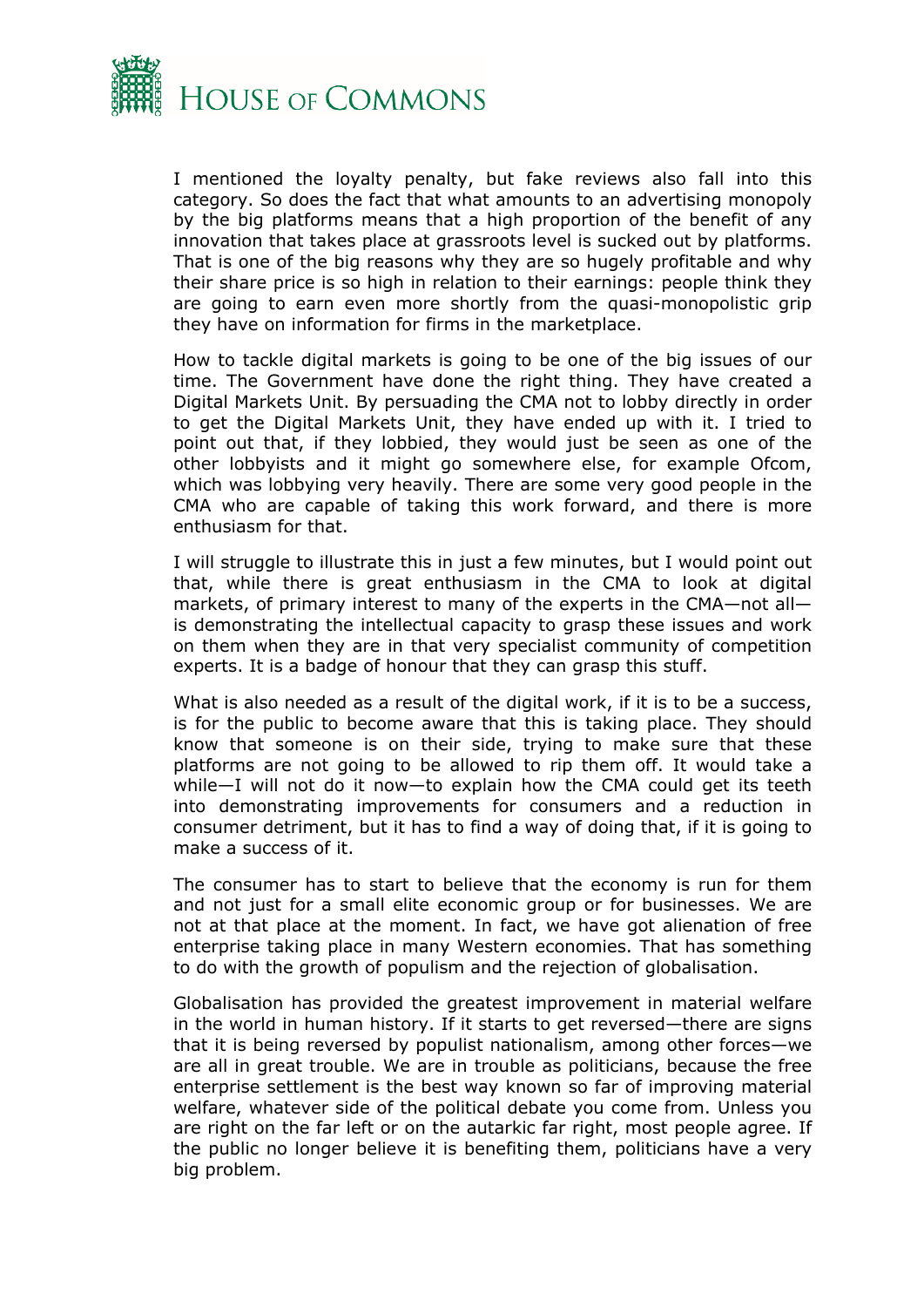

That is why it is so important that the bodies they have created to try to tackle this are not only getting on with it—and I am not sure they are, vigorously enough; not just the CMA but a number of other major regulators—but are seen to be getting on with it and can demonstrate that they are with much clearer public explanation than is currently being provided.

Q245 **Paul Howell:** I would pretty much endorse a lot of what you have said, but there is also the challenge of the international world. The digital market is a worldwide one. We have heard from regulators in the US and Europe; there are differentials between the two. How do you square that space and still give us the opportunity to make sure our consumers feel in control?

In the last session we had, we had the energy markets in front of us. One of those companies had developed and grown purely on recommendations that had come from a digital player. That digital player will have made money in the process, but it was recommending a business that was inadequate and was never going to perform. There needs to be a different type of regulation that sits there as well.

*Lord Tyrie:* I will make two quick points. Saying something like that to any chair of a Select Committee always gets a nod of agreement, and I got one there. First, if we are going to tackle the big platforms, the UK alone is probably going to struggle, even if technically and intellectually we are up to it. Remember that it means getting deep into the algorithms and having the power, the legislative power, to get hold of those algorithms. Therefore, you need international co-operation. One of the great concerns I had about the CMA's work in this space was that it was trying to go it alone initially. This is back to the point about demonstrating to other regulators how it could cope.

The right approach to dealing with platforms has to be international cooperation, with two or three major regulators together. The EU is very important. The Germans are very important. They have started working on this. The Americans are very important. These are very powerful regulators in this space. The Australians are deep into this as well. We need co-operation among a number of regulators, using their respective and somewhat differing legislative and statutory bases. They can often exert more leverage if they are working together.

Information sharing is a problem—a statutory problem. That is one of the issues that is also being addressed. I have not got enough into the detail to see whether it will help specifically with digital, but I suspect it will. It is also being addressed in the legislation, and it was also in the proposals I put forward to the Secretary of State in 2018.

You mentioned consumers feeling in control. Consumers will feel in control when they do not have the experience I had when I tried to renew something only recently. I am reasonably digitally literate, certainly not hopeless for someone of my age, and I am reasonably alert. My partner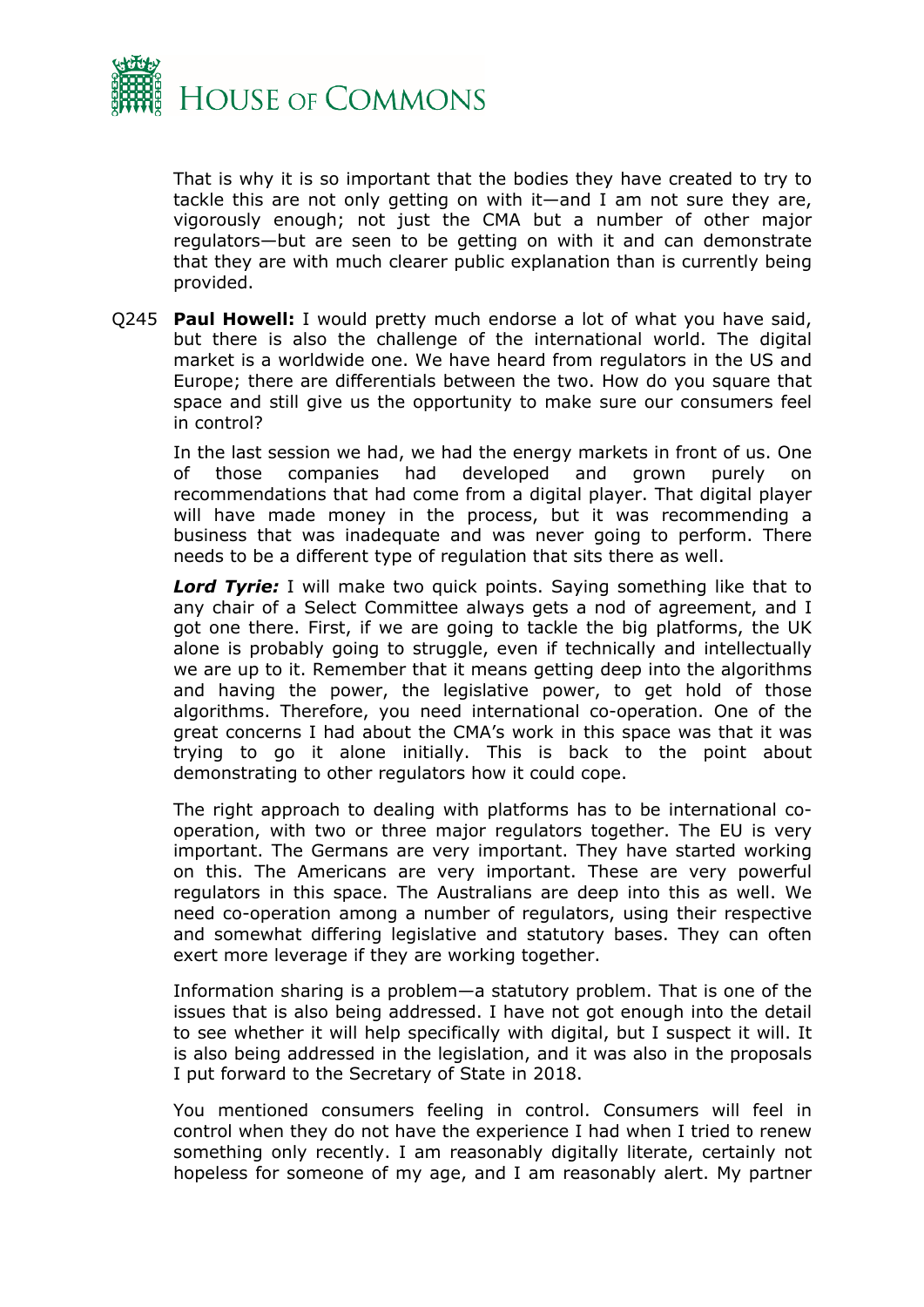

used to write computer software for the IMF. Between the two of us, we felt we had a chance. I can tell you that, after many hours, we discovered that we were being ripped off or we had been ripped off, and we found the right thing to do. Then in my head I started to work out how many of these other web-based renewals I have to undertake in a year. I thought to myself, "At this pace, I am going to have to devote a week a year". The whole thing gets completely out of hand.

There are partial solutions. One is to act directly on the platforms. One is to create intermediaries that can give you the advice. One of the problems with intermediaries, if they are private sector intermediaries, is moral hazard. They may end up being influenced by the people about whom they should be providing independent advice. If they are in the public sector, they tend to create vanilla products, which then stifle innovation. Somewhere in that space, it should be possible to create a body that can improve material welfare. We do not have enough of this at the moment. We have several bodies in this space: Which?, GoCompare and various others. We have some, but we need to think about ways of stimulating more. I hope I am answering your question.

**Paul Howell:** That is comprehensive enough.

Q246 **Richard Fuller:** It is good to see you, Lord Tyrie. Let me see whether I have your arguments right in my head. In your IPPR paper, your Policy Institute paper and at other times, you have talked about a growing distrust in markets. Today, you have referred to that in the context of competitive markets not being seen to deliver for consumers. You are concerned that there is a growing interest in an alternative approach to markets that is more dirigiste, Government-driven and interventionist. You say it is important to protect competition, which is this great deliverer of living standards around the world, by having competition policy move to fill this gap of distrust and therefore to say that we are more on the side of consumers. Is that, essentially, the core of your argument?

*Lord Tyrie:* Yes, 100%.

Q247 **Richard Fuller:** Let us just ask about the first part, then. Other than anecdote, just remind us of the evidence for this growing distrust that is out there. Is it a feeling? Is there a whole body of research to support the premise for that construct?

*Lord Tyrie:* This is a complex and controversial issue, and I do not have it to hand. I have published it; you will find it in various things I have published. If I had more time, I would spend 30 seconds looking it up and reading it to the Committee. I will be able to point the clerk to material that supports that view after this hearing.

Q248 **Richard Fuller:** It would be helpful if you could. Just on the other side, you are suggesting that we move away from a really clear focus on saying, "Competition delivers better products and you can trust the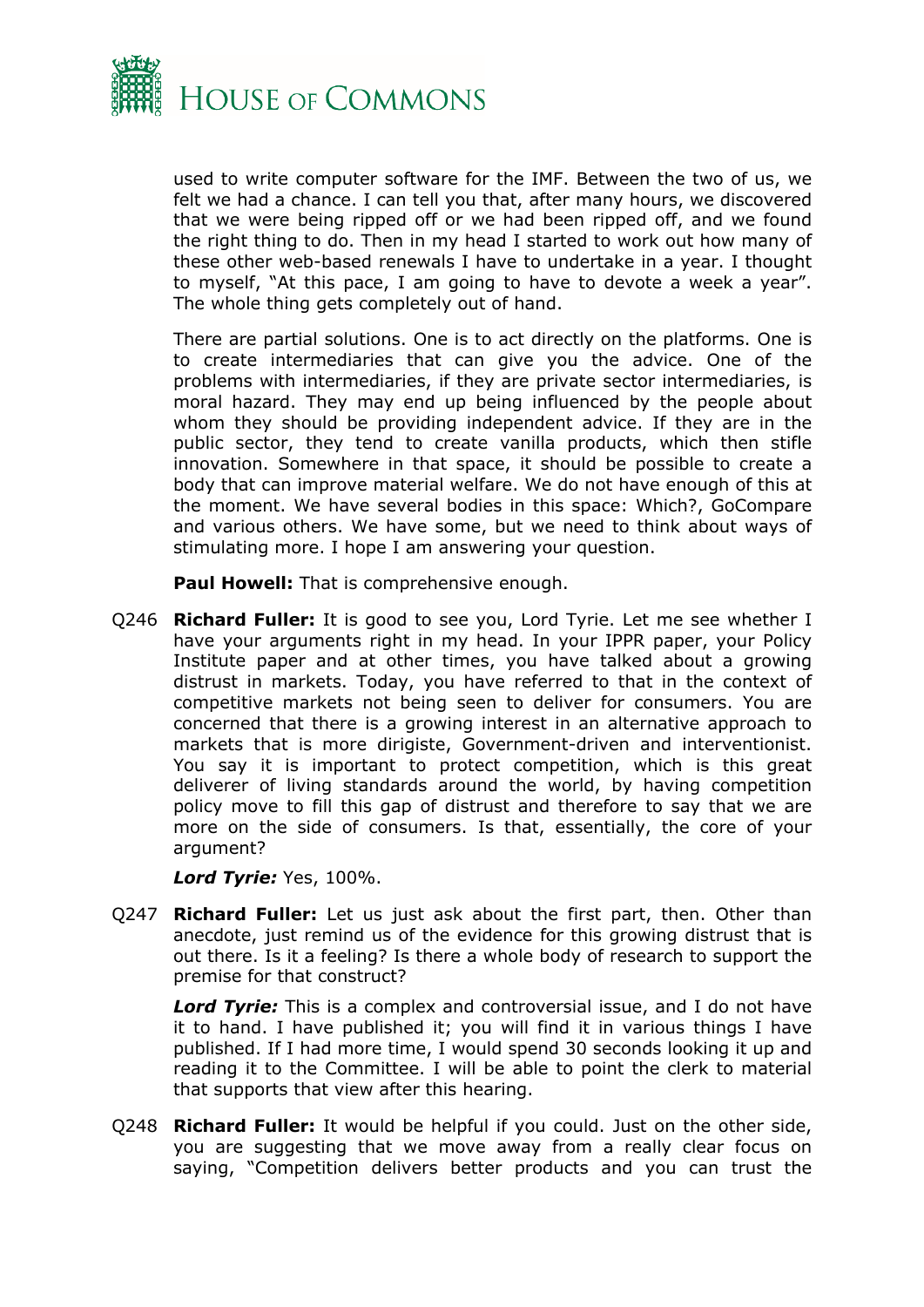

market" to saying, "We need to be on the consumer's side". I believe that your perspective on protecting consumers is within the framework of improving competition to deliver that, but are you not at risk of achieving another tool for the interventionists? You spoke earlier on about the fact that regulators are not overseen by Parliament. You talked about their connections and how cosy the mandarins are with their own industry.

If we move away from competition to something that sounds good, which is pro-consumer, are you not inadvertently giving the dirigistes another tool?

*Lord Tyrie:* That is a counsel of despair, even if we may all end up despairing, which is unlikely. That is an argument for saying, "We had better not develop this particular tool, because, while we know how to use it for the benefit of the whole community to deal with detriment, somebody might one day get their hands on it and do enormous damage with it, so we should stick with something that is demonstrably second or third best".

I suppose it is an argument worth thinking through. This is my initial response to that question, which I have not often been posed. The settlement that facilitated competition since the Cold War ended, which everybody thought was right, led to the creation of these highly technocratic competition bodies. Over the last 30 years, about 130 countries have brought in legislation very similar to ours, including us. That is being challenged. This predated the crash, but particularly since the crash it has been heavily challenged. It will be challenged to the point of destruction. At that point, we have lost the benefits of competition anyway. There will be public revolts in some countries, and there will be political instability.

Q249 **Richard Fuller:** If the Government bring this pro-consumer model to the remit, should the remit of the CMA include public services? People consume appointments with their GPs. My constituents have had concerns about that and other public services. Should the CMA's remit cover all aspects of where people engage with products and services?

*Lord Tyrie:* In principle, the CMA already has that statutory reach.

Q250 **Richard Fuller:** What investigations of public services has the CMA ever undertaken?

*Lord Tyrie:* It has a capacity to advise Government. This is the power of advocacy. It has a responsibility, which amounts to a duty, although the word "responsibility" is used, to advise Government on where to act and on where its direct legislative base may not be strong enough to enable it to act. Furthermore, the strategic steer, which the Secretary of State writes every three years to the CMA, says that it should be robust and speak up.

Q251 **Richard Fuller:** That is all very well. You have not yet answered my question about how many investigations have taken place. Let me ask